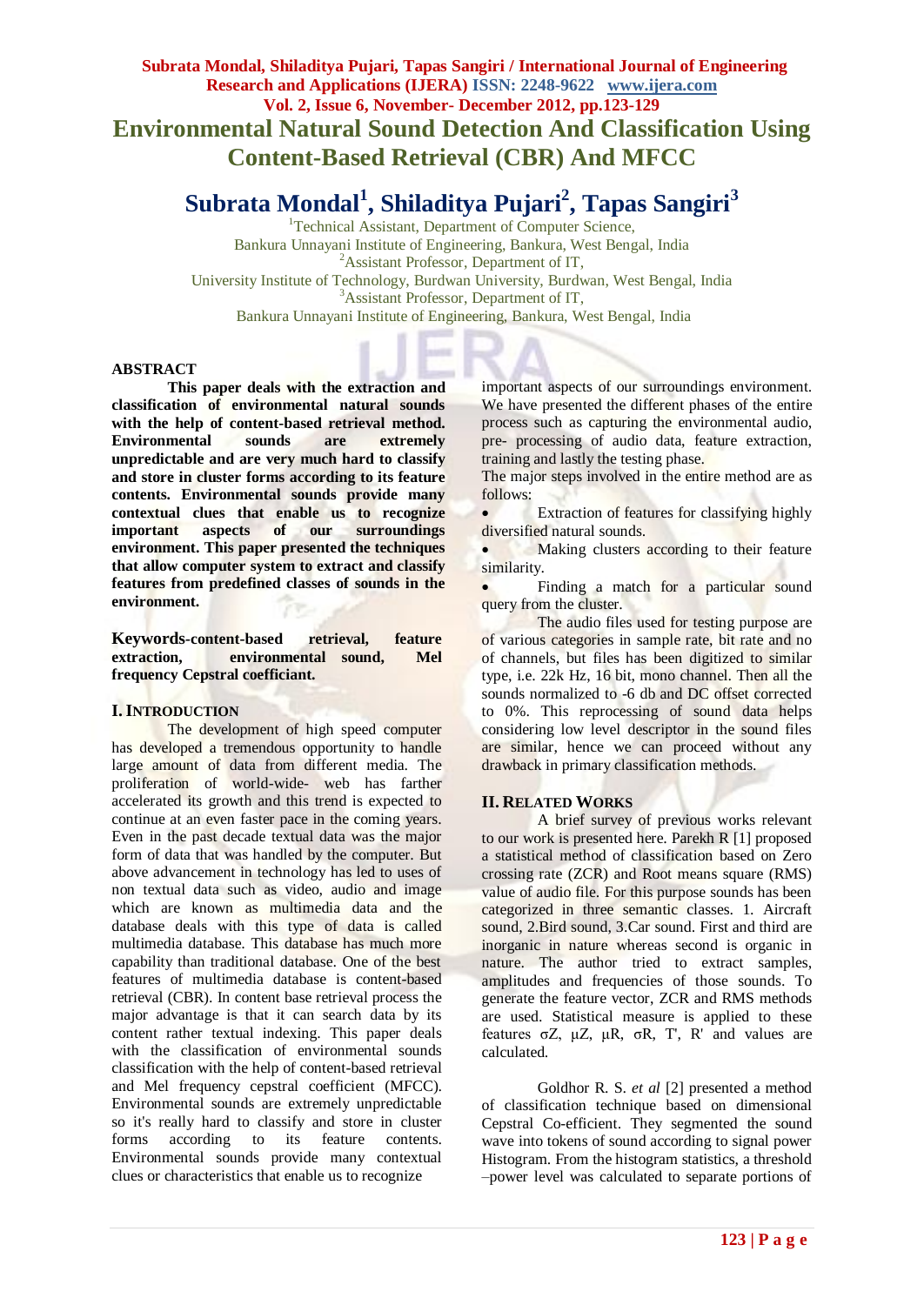the signal stream containing the sound from portions containing only background noise. Result is derived from a high SNR recording. As feature vector they used two-dimensional cepstral-coefficients. They<br>calculated cepstral Coefficient for each token by Coefficient for each token by using Hamming window technique. They also used two types of cepstral coefficients; one is linear cepstral coefficient and another is the Mel frequency cepstral coefficient.

In their paper, Toyoda Y. *et al* [3] presented the uses of neural network to classify certain types sound such as crashing sound, clapping sound, bell sound, switch typing sound etc All these sounds were classified into three categories; burst sound, repeated sound and continuous sound. For this purpose they fetched the environmental sounds from a sound database RWCP-OB. For further improvement, they developed multistage neural network. In this work, a three layer perception neural network is used. In the first step of recognition they used long time power pattern. This classifies the sound as single impact. Second stage of classification was done by combination of short time power pattern and frequency at power peak.

Hattori Y. *et al* [4] proposed an environmental sounds recognition system using LPC - Cepstral coefficients for characterization and artificial neural network as verification method. This system was evaluated using a database containing files of different sound-sources under a variety of recording conditions. Two neural networks were trained with the magnitude of the discrete Fourier transform of the LPC Cepstral matrices. The global percentage of verification was of 96.66%. First they collected a common sound database. A segmentation algorithm is applied to each file. For this purpose they uses 240 point Hamming window with frame overlap of 50%. LPC cepstral coefficient is computed and DFT is measured. For LPC cepstral calculating they used Levinson-Durbin recursion.

Wang J. *et al* [5] focused on repeat recognition in environmental sounds. For this purpose they designed a three module system; 1) Unit of the repetitions; 2) Distance between units; 3) Algorithm to detect repeating part.

For unit extraction they used the concept of a peak in power envelop. They extracted peak power with the help of following:

1.The power is below the threshold T L

2. The interval between the maximum and the neighbor maximum is than the threshold T2.

3. The ratio of the power to the power of the neighbor local minimum is than the threshold T3. Distance of every pair of unit was calculated using dynamic time warping MFCC.

Mel frequency cepstral coefficient (MFCC) was developed by Stevens and was designed to adapt human perception. They developed an algorithm based on matching approximation of repeating parts of the sequence unit. For separating pattern they use the fact that silent segments affect human perception and are recognized as the separators of perceived patterns, determined the length of the silent portion by dynamic process of histogram of length of silent segments using threshold method. Finally distances between every pair of the units are computed by DTW which minimizes the total distance between units by aligning their time series.

Janku L. [6] used MPEG7 low level descriptor for sound recognition with the help of hidden markov model. Author used four low level descriptor defined in mpeg 7. Those are Audio spectrum envelop, audio spectrum centroid, audio spectrum spread and audio spectrum flatness. The testing method described is a three-step procedure:

(a) Receiving audio wave file and taking 512 points short time Fourier transform.

(b) According to the presented spectrogram, we take the associated parameters.

(c) Taking the SVD of flatness and running the Viterbi algorithm to get the sound class candidate.

Chen Z. and Maher R. C. [7] dealt with Automatic off-line classification and recognition of bird vocalizations. They focused on syllable level discrimination of bird sound. For this purpose they developed a set of parameters those are spectral frequencies, frequency differences, track shape, spectral power, and track duration. The parameters include the frequencies, the frequency differences, the relative the shape, and the duration of the spectral peak tracks. These parameters were selected based on several key insights. For the feature extraction they had two choices: MPEG-7 audio features and Mel-scale Frequency Cepstral Coefficients (MFCC), For the classification they had two choices: Maximum Likelihood Hidden Markov Models (ML-HMM) and Entropic Prior HMM (EP-HMM. They have achieved accuracy of 90% with the best and the second best being MPEG-7 features with EP- HMM and MFCC with ML-HMM.

In their paper, Constantine G. *et al* [8] presented a comparison of three audio taxonomy methods for MPEG-7 sound classification. For the low-level descriptors they used, low-dimensional features based on spectral basis descriptors are produced in three stages:

- Normalized audio spectrum envelope.
- Principal component analysis.
- Independent component analysis.

High-level description schemes they used to describe the modeling of audio features, the procedure of audio classification, and retrieval. For classification they tested three approaches: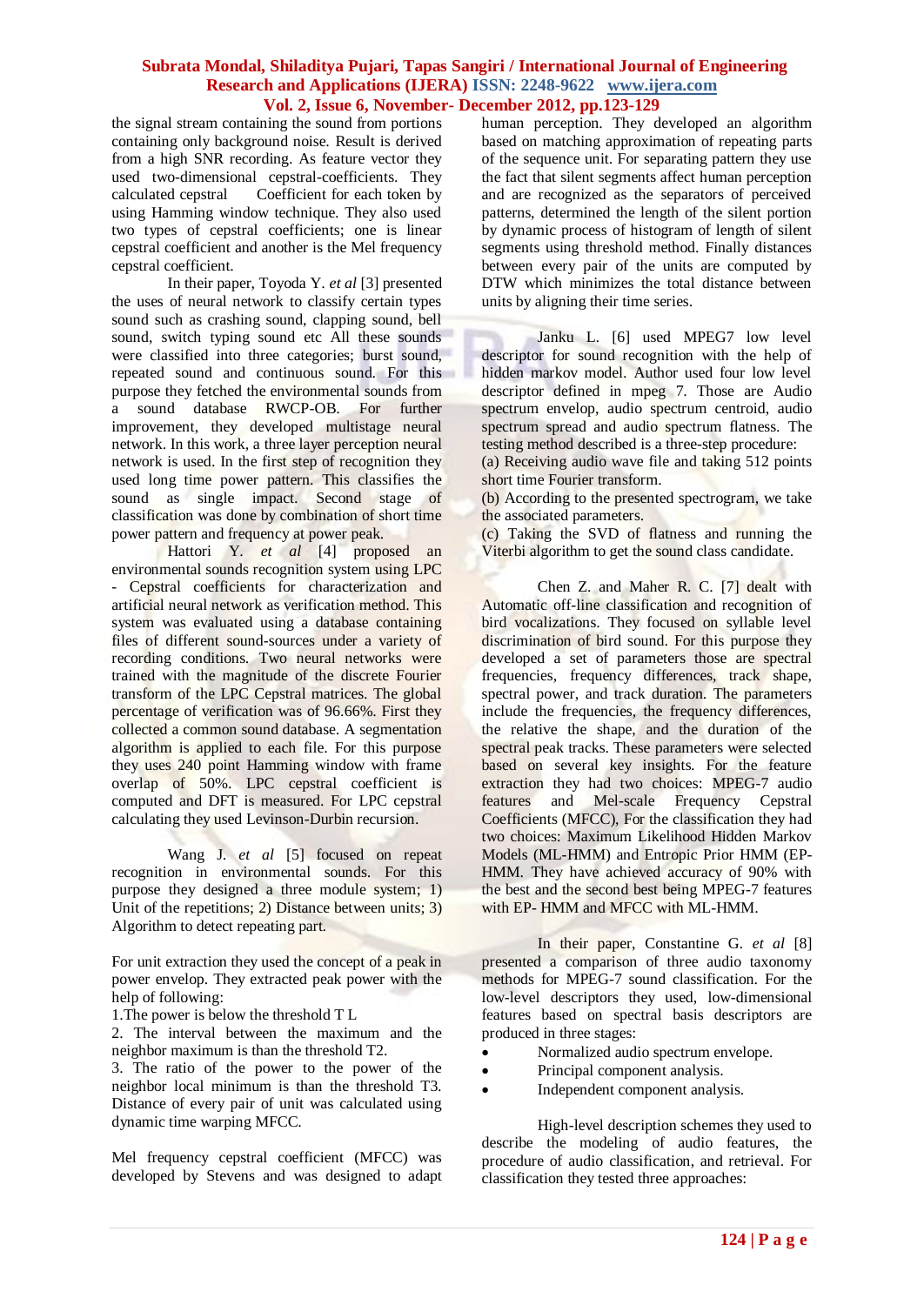- The direct approach.
- The hierarchical approach without hints.
- Hierarchical approach with hints.

They suggested that best approach is hierarchical approach with hints, which results in classification accuracy of around 99%. The direct approach produces the second best results, and the hierarchical approach without hints the third best results.

# **III. SOUND ANALYSIS TECHNIQUE**

Undoubtedly the most important part of the entire process is to extract the features from the audio signal. The audio signal feature extraction in a categorization problem. It is about reducing the dimensionality of the input-vector while maintaining the discriminating power of the signal. It is clear from the above discussion of environmental sound identification and verification systems, that the training and test vector needed for the classification problem grows dimension of the given input vector [2-3], feature extraction is necessary. More variety in sound needs more variety in features for a particular genre of sound.

There are various techniques suitable for environmental sound recognition. Recognition of sound (whether it is speech or environmental) is generally consists of two phases:

• The Feature Extraction phase, followed by

The Classification (using artificial intelligence techniques or any other) phase.

In feature extraction phase, sound is manipulated in order to produce a set of characteristics. Classification phase is to recognize the sound by cataloging the features of existing sounds during training session and then comparing the test sound to this database of features (which is called the testing session). These two phases has been described in the following text.

#### **A. Feature Extraction**

Feature extraction mainly of two types. *(a)* Frequency based feature extraction and (*b)* Timefrequency based feature extraction.

Frequency based feature extraction method produces an overall result detailing the contents of the entire signal. According to Cowling [11] Frequency extraction is stationary feature extraction and Time-frequency extraction is non-stationary feature extraction,

Eight popular stationary feature extraction methods are there:

- Frequency extraction (music and speech).
- Homomorphic cepstral coefficients.

 Mel frequency cepstral coefficients (music and speech).

• Linear prediction cepstral (LPC) coefficients.

- Mel frequency LPC coefficients.
- Bark frequency cepstral coefficients.
- Bark frequency LPC coefficients.
- Perceptual linear prediction (PLP) features.

Cepstral frequency based feature extractions are pseudo stationary feature extraction techniques because they split the signal into many small part in time domain. Techniques based on LPC coefficients were based on the idea of a decoder, which is a simulation of the human vocal tract. Since the human vocal tract does not produce environmental sounds, these techniques typically seem to highlight non-unique features in the sound and are therefore not appropriate for recognition of non- speech sounds.

The main non stationary feature extraction techniques are:

- Short-time Fourier transforms (STFT).
- Fast (discrete) wavelet transform (FWT).
- Continuous wavelet transforms (CWT).
- Wigner-Ville distribution (WVD).

These techniques use different algorithms to represent time frequency based representation of signals. Short-time Fourier transforms use standard Fourier transforms of the signal where as wavelet based techniques apply a mother wavelet to a waveform to surmount the resolution issues inherent in STFT. WVD is a bilinear time-frequency distribution.

Moreover there are some other features which are suitable for classification of environmental sounds. These features are described below:

#### **Zero-crossing rate**:

The zero-crossing rate is a measure of the number of time the signal value crosses the zero axis. Periodic sounds tend to have small value of it, while noisy sounds tend to have a high value of it. It is computed in each time frame on the signal.

#### **Spectral Features**:

Spectral features are single valued features, calculated using the frequency spectrum of a signal. Thus for the time domain signal x (t): A  $(f) = |F[x(t)]|$ 

# **Spectral Centroid:**

The Spectral Centroid  $(\mu)$  is bar center of the spectrum. It is a weighted average of the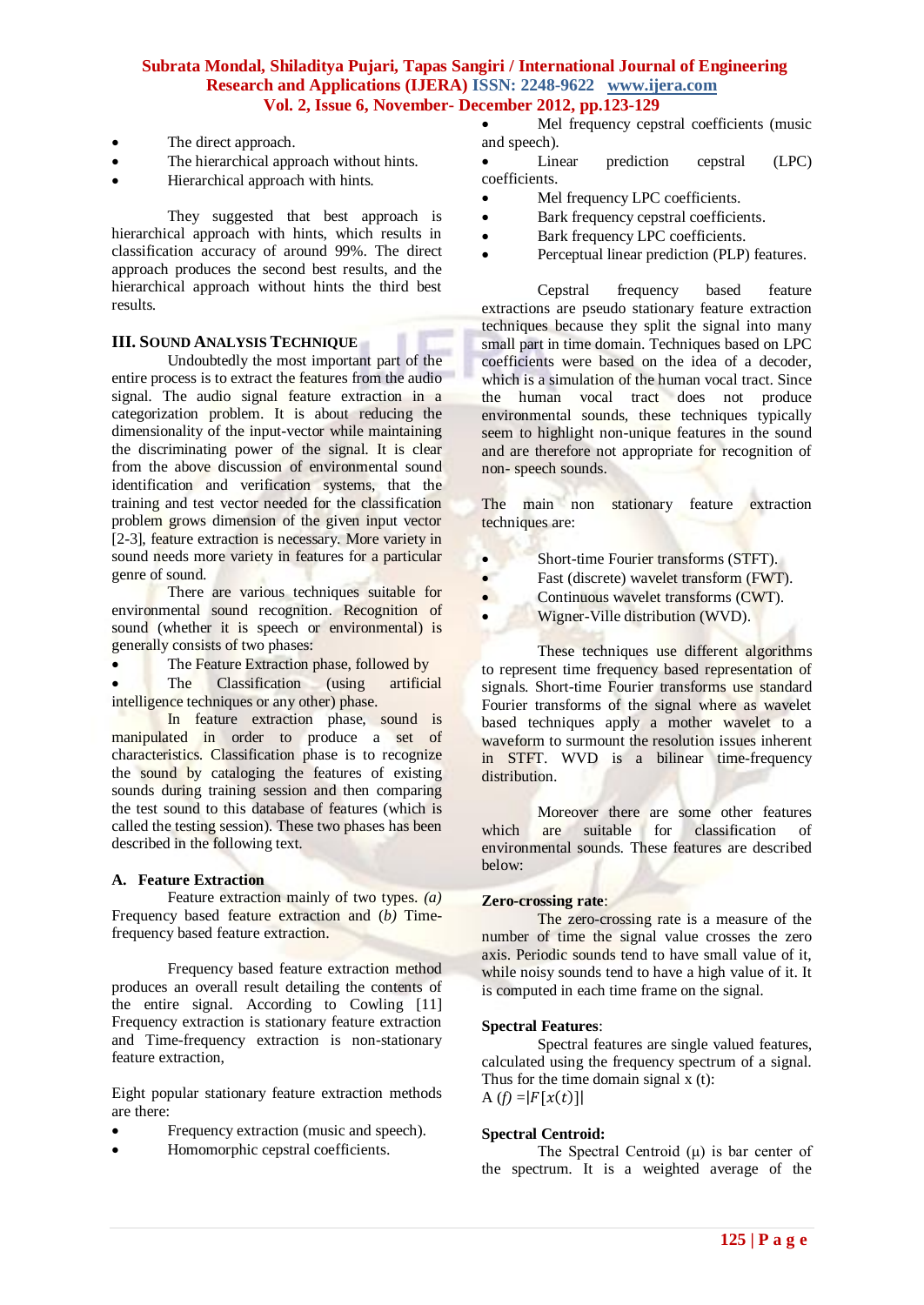probability to observe the normalized amplitude. Given A (f) from the equation mentioned above

$$
\mu = \int f \cdot p(f) \delta f
$$

Where,  $p(f) = A(f) / \sum A(f)$ **Spectral spread**:

The spectral spread  $(\sigma)$  is a the spectrum around the mean value calculated in following equation

$$
\sigma^2 = \int (f - ).2p (f) \delta f
$$

# **Spectral Roll-off:**

The spectral roll-off point (fc) is 95% of the signal energy below this frequency.

#### **IV. DESIGN ARCHITECTURE**

In context of multimedia database system major challenge is to classify the environmental sound because they are so unpredictable in nature that they are harder to categorize into smaller number of classes. Classification problem concerns with determining two samples match each other or not under some similarity criterion and to different classes keeping similar type of samples in a class. In case of Content Based Retrieval (CBR) system we must consider one thing that how might people access the sound from database. That may be similar one sound or a group of sounds in terms of some characteristics. For example, class of bird sound, class of sound of car, where system has been previously train on other sound in similar class. To achieve the desired result, we have divided the entire procedure into two sessions - training and testing session.

In order to make an automated classification of environmental sound, main part is to find out the right features of the sound. In this paper, we have selected Mel frequency Cepstral Coefficient (MFCC) to extract features from the sound signal and compare the unknown signal with the existing signals in the multimedia database.



Figure 1: Mel Frequency Cepstral Coefficient pipeline

#### **B. Sampling :**

It is the process of converting a continuous signal into a discrete signal. Sampling can be done for signals varying in space, time, or any other dimension, and similar results are obtained in two or more dimensions. For signals that vary with time, let x(t) be a continuous signal to be sampled, and let sampling be performed by measuring the value of the continuous signal every T seconds, which is called the sampling interval. Thus, the sampled signal x[n] given by**:**

 $x[n] = x(nT)$ , with  $n = 0, 1, 2, 3, ...$ 

The sampling frequency or sampling rate *f<sup>s</sup>* is defined as the number of samples obtained in one second, i.e.  $f_s = 1/T$ . The sampling rate is measured in hertz or in samples per second.

#### **C. Pre-emphasis :**

In processing of electronic audio signals, **pre-emphasis** refers to a system process designed to increase (within a frequency band) the magnitude of some (usually higher) frequencies with respect to the magnitude of other (usually lower) frequencies in order to improve the overall signal-to-noise ratio (SNR) by minimizing the adverse effects.

#### **D. Windowing :**

In signal processing, a **window function** (also known as tapering function) is a mathematical function that is zero-valued outside of some chosen interval. For instance, a function that is constant inside the interval and zero elsewhere is called a rectangular window, which describes the shape of its graphical representation.

Window Terminology**:**

 *N* represents the width, in samples, of a discrete-time, symmetrical window function.

**n** is an integer, with values  $0 \le n \le N-1$ .

#### **1) Hamming window:**

Hamming window is also called the raised cosine window. The equation and plot for the Hamming window shown below. In a window function there is a zero outside of some chosen interval. For example, a function that is stable inside the interval and zero elsewhere is called a rectangular window that illustrates the shape of its graphical representation, When signal or any other function is multiplied by a window function, the product is also zero valued outside the interval. The windowing is done to avoid problems due to truncation of the signal. Window function has some other applications such as spectral analysis, filter design, audio data compression.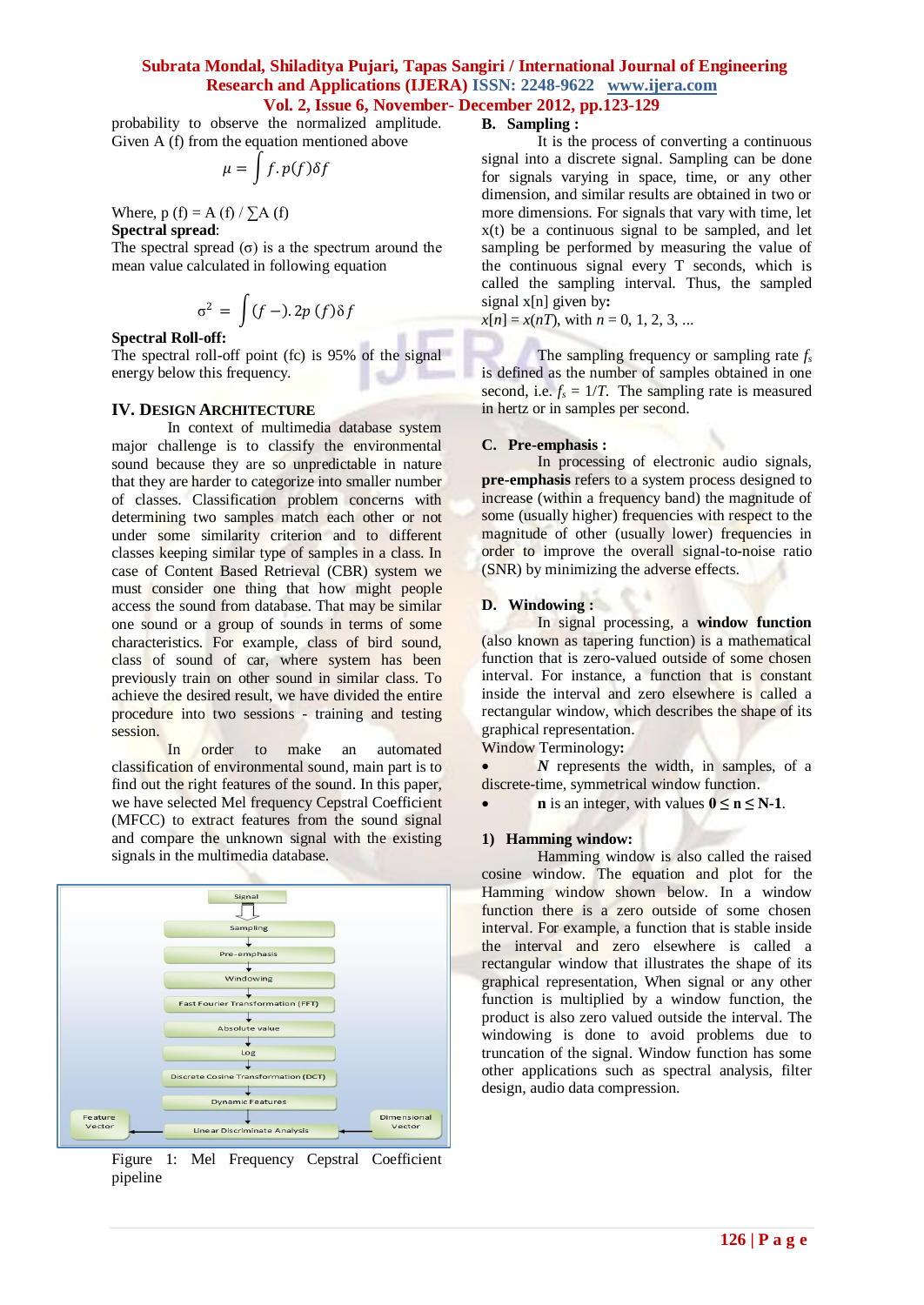

Figure 2: Example of hamming window

The raised cosine with these particular coefficients was proposed by Richard W. Hamming. The window is optimized to minimize the maximum (nearest) side lobe, giving it a height of about onefifth that of the Hann window, a raised cosine with simpler coefficients.

Function plotted on the graph bellow :



Figure 3: Function is plotted

#### **E. Cepstrum :**

Cepstrum name was derived, from the spectrum by reversing the first four spectrums. We can say cepstrum is the Fourier Transformer of the log with phase of the Fourier Transformer frequency bands are not positioned logarithmically. As the frequency bands are positioned logarithmically in the Fourier Transform the MFCC approximates the human system response better than any other system. These coefficients allow better processing of data. In the Mel Frequency Cepstral Coefficients the calculation of the mel is as the real Cepstrum except the Mel cepstrum's frequency is to up a correspondence to the Mel scale. The Mel scale was projected by Stevens, Volkmann and Newman In 1937.The Mel scale is mainly based on the study of observing the pitch or frequency of human. The scale is divided into the units mel. In this test the person started out hearing a frequency of 1000 Hz, and labeled it 1000 mel. Listeners were asked to change the frequency till it reaches to the frequency of the reference frequency. Then this frequency is

labeled to 2000 mel. The process is repeated for half of the frequency, then this frequency as 500 and so on. On this basis the normal frequency is mapped into the mel frequency. The mel is normally a linear mapping below 1000 Hz and logarithmically above 1000 Hz.

Transformation of normal frequency into mel frequency and vice versa can be obtained by using the following formulas shown here:

$$
m = 1127.01048 \log [21 + \frac{f}{700}) \dots \dots \dots \dots (1)
$$

Where *m* is the Mel frequency and *f* is the normal frequency.

$$
f = 700 \left( \frac{e^m}{1127.01048} - 1 \right) \dots \dots \dots \dots \dots \dots \dots \dots \dots \tag{2}
$$

 Here mel frequency is transformed into normal frequency. Figure 4 showing the mapping of normal frequencies to the mel frequencies.



Figure 4: Mapping of normal frequency into Mel frequency

#### **F. Distance measure:**

In sound recognition phase, an unknown sound is represented by a sequence of feature vectors  $(x1, x2... xi)$ , and then it is compared with the other sound from the database. In order to identify the unknown speaker, this can be done by measuring the distortion distance of two vector sets based on minimizing the Euclidean distance. The Euclidean distance is the scalar distance between the two points that one would measure with a ruler, which can be proven by repeated application of the Pythagorean Theorem, The formula used to calculate the Euclidean distance is as follows:

The Euclidean distance between two points  $P =$  $(x1, x2...xn)$  and  $Q = (y1, y2... yn)$ 

$$
d = \sqrt{\sum_{i=1}^{n} (x_i - y_i)^2}
$$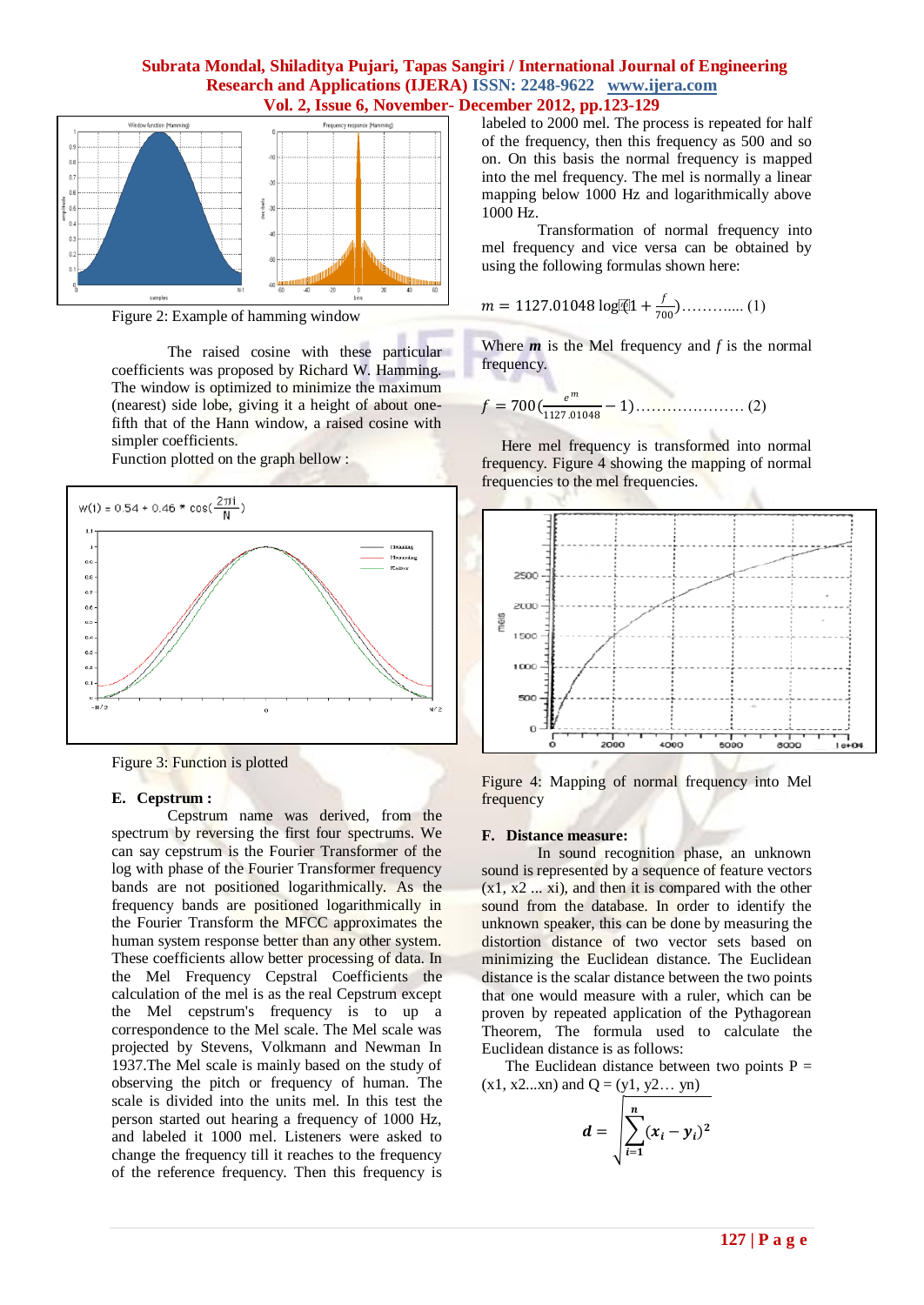The sound signal with the lowest distortion distance is chosen to be identified as the unknown signal.

#### **G. Fast Fourier Transformation :**

FFTs are of great importance to a wide variety of applications, from digital signal processing and solving partial differential equations to algorithms for quick multiplication of large integers.

#### **H. Absolute value:**

In mathematics, the **absolute value** (or **modulus**) |*a*| of a real number *a* is the numerical value of *a* without its sign. The absolute value of a number may be thought of as its distance from zero.

 Generalizations of the absolute value for real numbers occur in a wide variety of mathematical settings. For example an absolute value is also defined for the complex numbers, the quaternion, ordered rings, fields and vector spaces. The absolute value is closely related to the notions of magnitude, distance, and norm in various mathematical and physical contexts.

#### **I. DCT :**

In particular, a DCT is a Fourier-related transform similar to the discrete Fourier transform (DFT), but uses only real numbers. DCTs are equivalent to DFTs of roughly twice the length, operating on real data with even symmetry (since the Fourier transform of a real and even function is real and even), where in some variants the input and/or output data are shifted by half a sample. There are eight standard DCT variants, of which four are commonly used.

# **J. Linear Discriminate Analysis (LDA):**

**Linear discriminate analysis (LDA)** and the related **Fisher's linear discriminate** are methods used in statistics, pattern recognition and machine learning to find a linear combination of features which characterizes or separates two or more classes of objects or events. The resulting combination may be used as a linear classifier or, more commonly, for dimensionality reduction before later classification.

LDA is closely related to ANOVA (analysis of variance) and regression analysis, which also attempts to express one dependent variable as a linear combination of other features or measurements. In the other two methods, however, the dependent variable is a numerical quantity, while for LDA it is a categorical variable (*i.e.* the class label). Logistic regression is more similar to LDA, as it also explains a categorical variable. These other methods are preferable in applications where it is not reasonable to assume that the independent variables are normally distributed, which is a fundamental assumption of the LDA method.

LDA is also closely related to principal component analysis (PCA) and factor analysis in

that both look for linear combinations of variables which best explains the data. LDA explicitly attempts to model the difference between the classes of data. PCA on the other hand does not take into account any difference in class, and factor analysis builds the feature combinations based on differences rather than similarities. Discriminate analysis is also different from factor analysis in that it is not an interdependence technique: a distinction between independent variables and dependent variables (also called criterion variables) must be made.

# **V.TRAINING AND TESTING SESSIONS**

As stated earlier, due to achieve the best result, the entire sound detection and classification process is divided into two sessions. One is called the training session, during which the system is being trained with known sound signals and features of that known signals are extracted. These extracted features are then stored into the multimedia database as the reference model for future reference. Figure 5 shows the processes during the training session. Form this figure, we can see that the known sound signal is first re-sampled, then re-referenced and normalized. The normalized signal is then passed through the process to extract the features. System is then trained with the help of these features and reference model is built.



Figure 5: Flow chart of Training Session

Through the training session, the multimedia database is populated by feature vectors of known sound signals so that those known environmental sound can be detected and classified later. In case of unknown signals, signals are newly classified during training session and detection can be done with that classification.